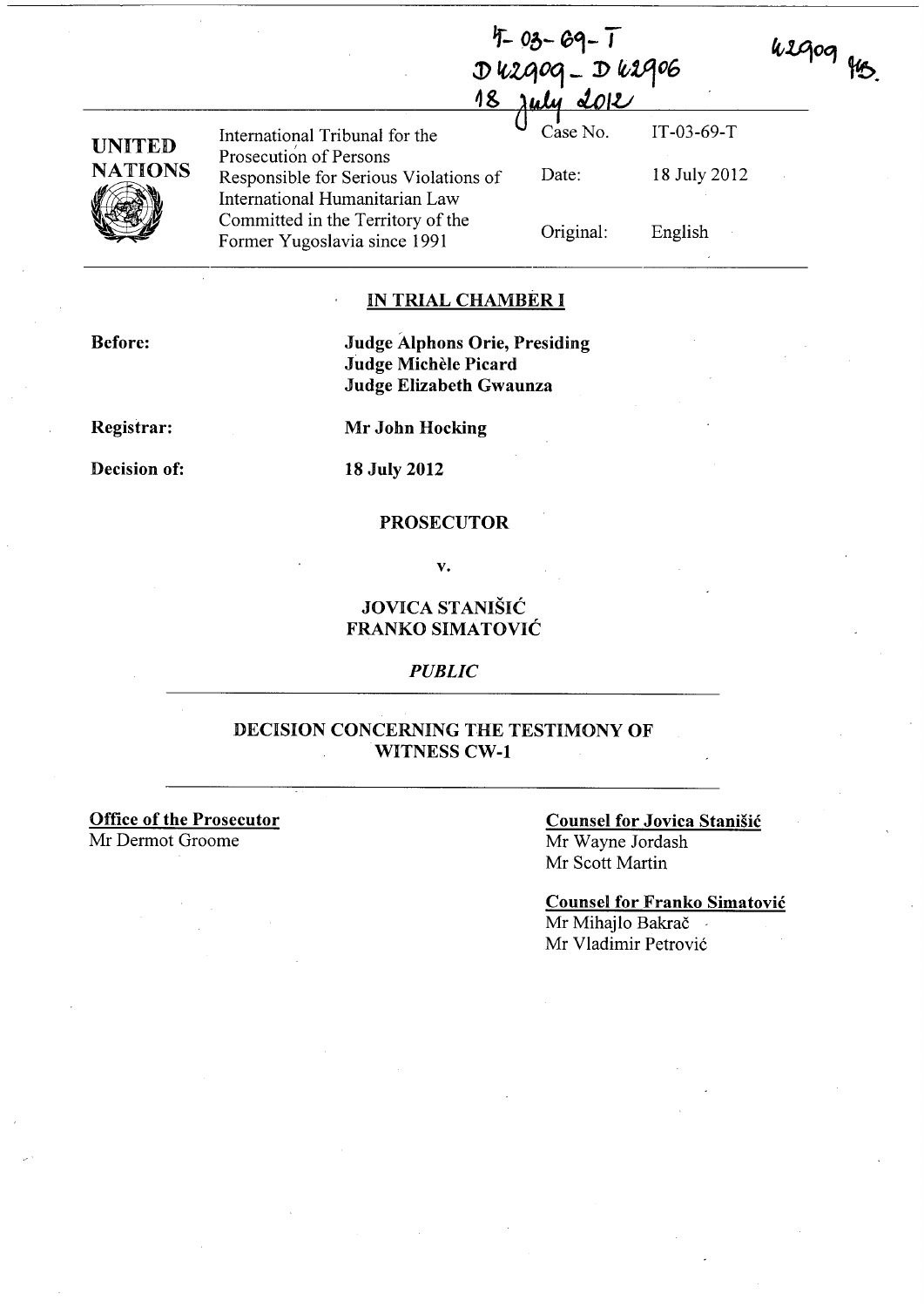TRIAL CHAMBER I of the International Tribunal for the Prosecution of Persons Responsible for Serious Violations of International Humanitarian Law Committed in the Territory of the Former Yugoslavia since 1991 ("Chamber");

NOTING its decision to call one Chamber witness ("Witness CW -1") in this case and to hear his testimony via video-conference  $link_i^1$ 

NOTING that Witness CW-l is currently in detention pending his extradition to stand trial for offences allegedly committed in the territory of the former Yugoslavia between 1991 to 1993;

NOTING that on 24 May 2012 the Chamber instructed the parties not to contact or communicate with Witness  $CW-1$ ;<sup>2</sup>

NOTING the Registry's six reports on practical arrangements concerning Witness CW-1's testimony; $3$ 

NOTING that on 29 June 2012 the Chamber requested the Registry, through an informal communication, to assign or appoint duty counsel to Witness CW -1 to assist him prior to and during the course of his testimony and particularly with regard to the provisions of Rule 90  $(E)$  of the Tribunal's Rules of Procedure and Evidence;

NOTING that on 3 July 2012, the Registry assigned duty counsel to Witness CW-l ("Duty Counsel") which was notified to the Chamber through an informal communication;

NOTING that, according to the Registry's sixth report, due to practical considerations, Duty Counsel would only be in a position to advise Witness CW -1 during the course of his testimony. from the seat of the Tribunal by privileged telephone communication;<sup>4</sup>

CONSIDERING the information provided by Duty Counsel was such that the Chamber could reasonably expect that Witness CW-1 would refuse to testify via video-conference link and/or

T. 19806; Request for Assistance, 25 May 2012.

<sup>2</sup>  T.19806.

 $\overline{\mathbf{3}}$ Registrar's Report on Implementation of the Request for Assistance, 1 June 2012; Registrar's Second Report on Implementation of the Request for Assistance, 8 June 2012; Registrar's Third Report on Implementation of the Request for Assistance, 15 June 2012; Registrar's Fourth Report on Implementation of the Request for Assistance, 22 June 2012; Registrar's Fifth Report on Implementation of the Request for Assistance, 29 June 2012, Registrar's Sixth Report on Implementation of the Request for Assistance, 6 July 2012. \

<sup>4</sup>  Registrar's Sixth Report on Implementation of the Request for Assistance, 6 July 2012.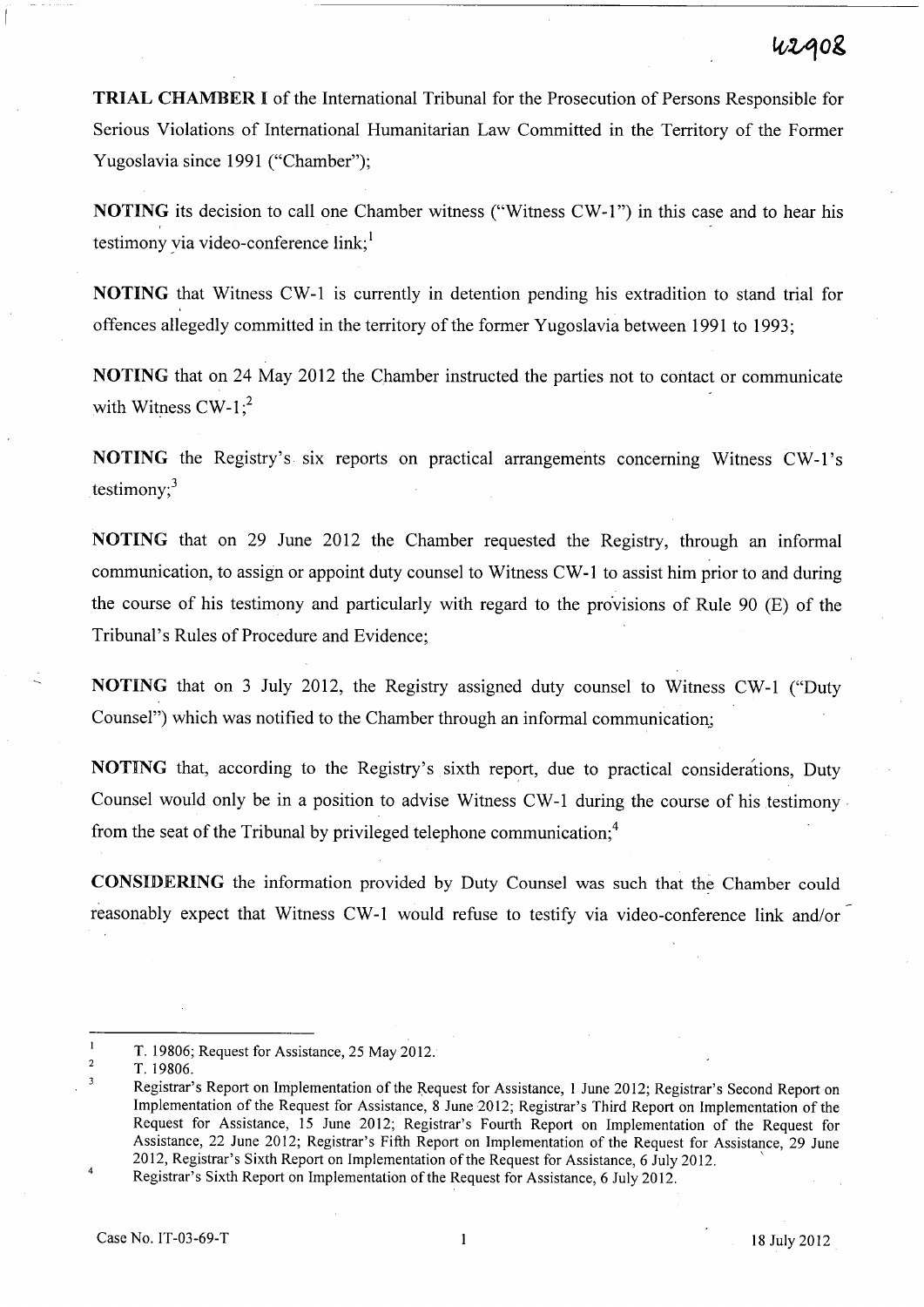invoke his right not to answer questions if his answers would tend to incriminate him and/or would not accept the conditions of receiving legal advice; $5$ 

CONSIDERING that, given the offences for which Witness CW-1 has been indicted, his expected testimony would be considerably limited in scope in the event that he invoked his right not to answer questions so as not to incriminate himself; .

CONSIDERING that despite the interest of the Chamber in hearing Witness CW-l's anticipated evidence, his testimony is not indispensable for delivering a judgment meeting all the requirements of fairness;

CONSIDERING the costs and practical difficulties involved with hearing this witness from the video-conference link location;

CONSIDERING the present stage of the proceedings in this case and the likelihood that further efforts to hear Witness CW-1's testimony would lead to considerable delay;

CONSIDERING FURTHER that the parties had ample opportunity to call Witness CW-l and seek the assistance of the Chamber to overcome any practical problems in hearing his evidence, but refrained from doing  $\text{so:}^6$ 

CONCLUDES, having weighed the above considerations, that it would not be in the interests of justice to make further efforts to hear Witness CW-1's testimony and would also result in the uneconomic use of judicial resources;

RECONSIDERS its decision to call Witness CW-1 as a Chamber Witness;

DECIDES not to call Witness CW-1 as a Chamber Witness;

NOTES that this decision, which was reached by the Chamber on 6 July 2012 and was informally communicated to the parties, Registry and Duty Counsel, is hereby delivered in writing;

 $\mathsf S$ Through an informal communication and subsequently by the Duty Counsel Notice, 6 July 2012 (Confidential and *ex parte).*  6

On 30 March 2012, the Simatovic Defence was urged through an informal communication and in relation to its request to call additional witnesses "to take all legal and practical measures to arrange for the witnesses' testimony and, if necessary, to seek the Chamber's intervention without delay." On 12 April 2012 the Chamber, through an informal communication, requested the Defence to bear in mind that any requests to the Chamber concerning hearing the testimony of additional witnesses, for instance requests for subpoenas or use of videolink facilities, should allow sufficient time for filing of the other parties' submissions and for the Registry to take related necessary measures.